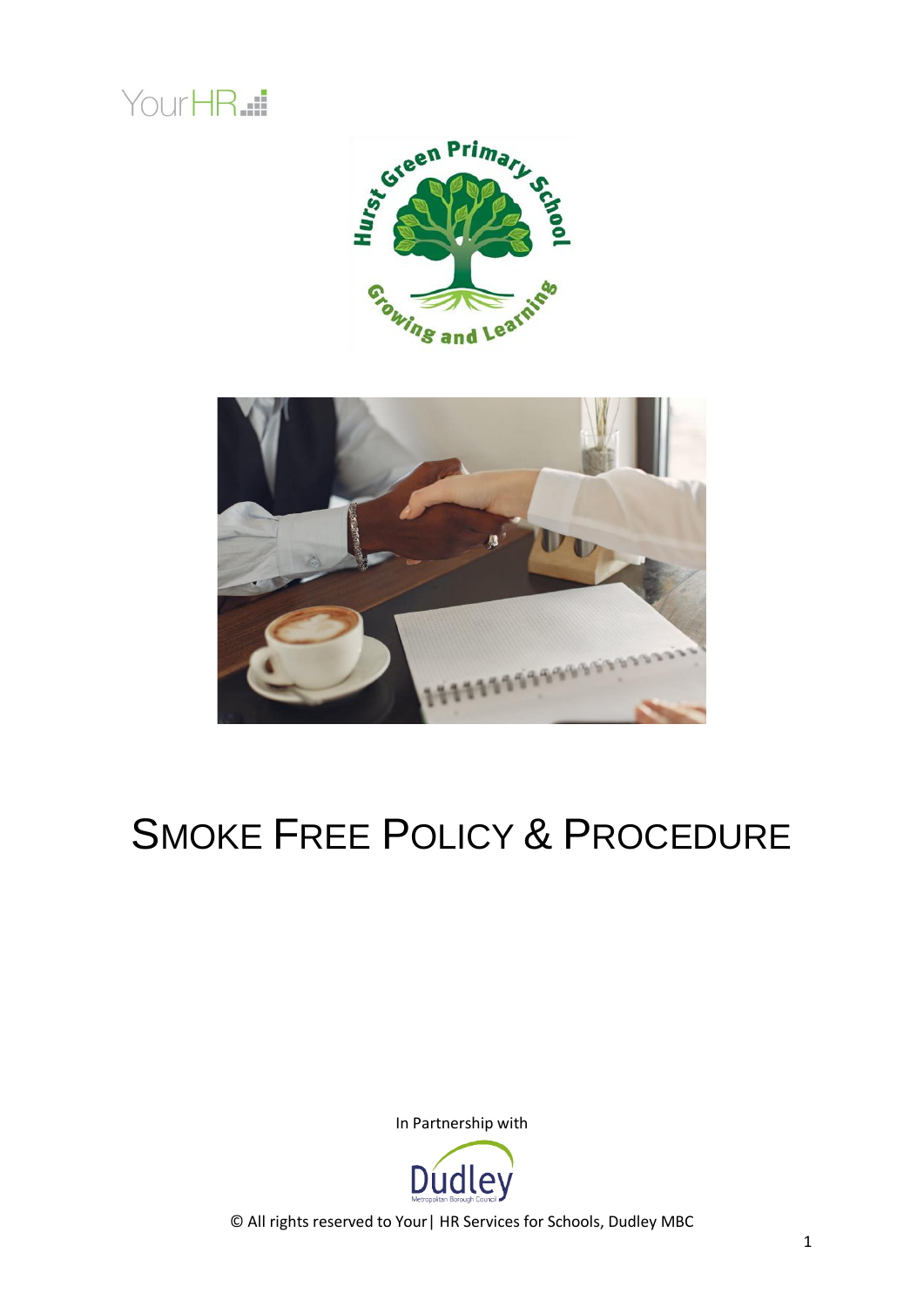## Contents

| $\mathbf 1$ .                                                            |     |  |  |  |  |  |
|--------------------------------------------------------------------------|-----|--|--|--|--|--|
| 2.                                                                       |     |  |  |  |  |  |
| 3.                                                                       |     |  |  |  |  |  |
| 3.1                                                                      |     |  |  |  |  |  |
|                                                                          | 3.2 |  |  |  |  |  |
|                                                                          | 3.3 |  |  |  |  |  |
|                                                                          | 3.4 |  |  |  |  |  |
|                                                                          | 3.5 |  |  |  |  |  |
|                                                                          | 3.6 |  |  |  |  |  |
| 4.                                                                       |     |  |  |  |  |  |
| 5.                                                                       |     |  |  |  |  |  |
| 6.                                                                       |     |  |  |  |  |  |
| 6.1                                                                      |     |  |  |  |  |  |
|                                                                          | 6.2 |  |  |  |  |  |
|                                                                          | 6.3 |  |  |  |  |  |
| 7.                                                                       |     |  |  |  |  |  |
| Appendix 1 - LEGAL IMPLICATIONS OF NON-COMPLIANCE (FIXED PENALTY NOTICES |     |  |  |  |  |  |
|                                                                          |     |  |  |  |  |  |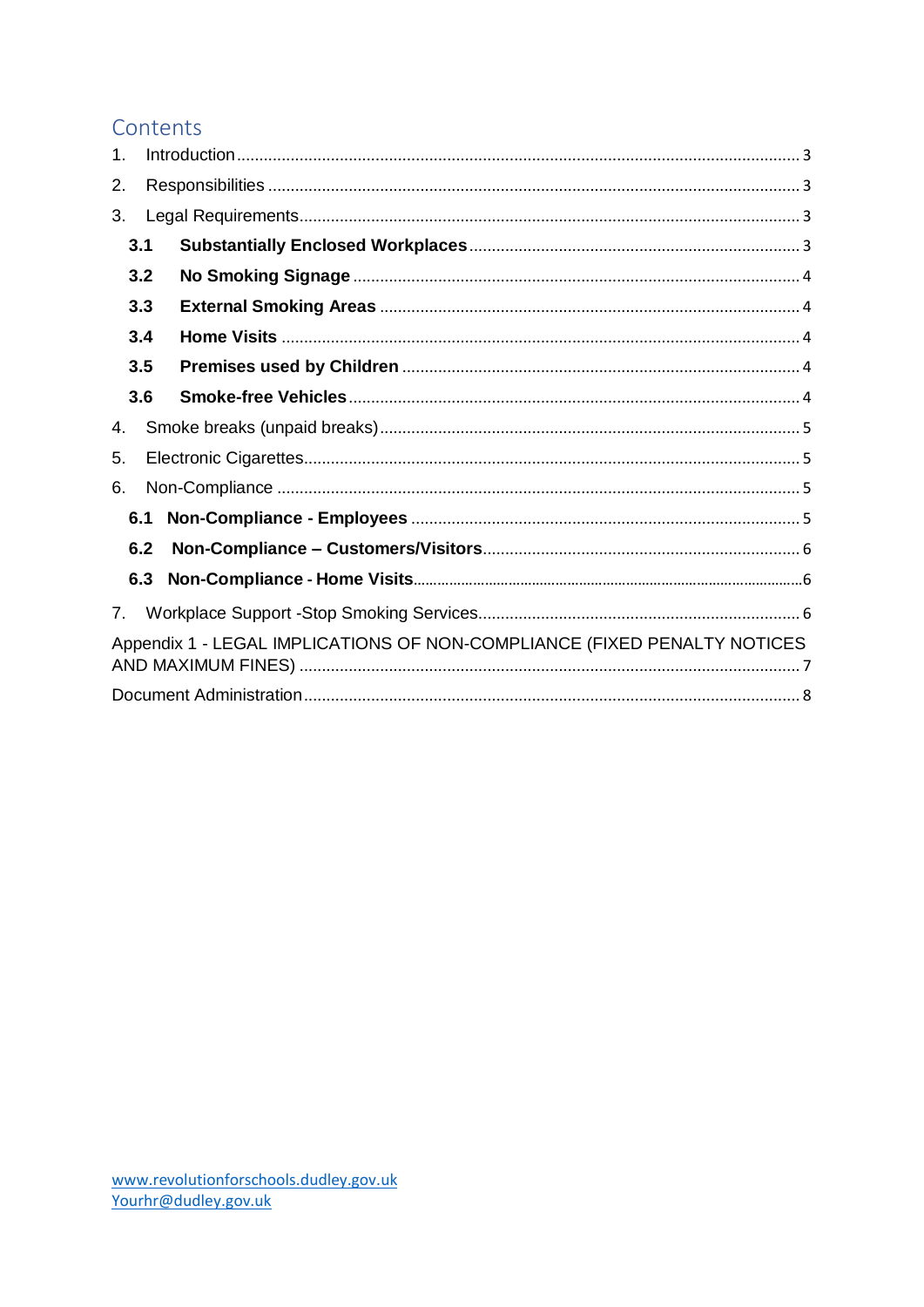<span id="page-2-0"></span>

This policy has been developed to protect all employees, whether employed directly by this School or through an agency, and visitors from exposure to second-hand smoke.

From 1<sup>st</sup> July 2007 smoking was prohibited in all workplace premises and the policy was first implemented from this date to ensure this School is smoke-free.

The Policy takes all possible reasonable steps to protect colleagues and pupils from second-hand smoke exposure and to comply with legislative requirements. The School acknowledges that some colleagues use electronic cigarettes ("e-cigarettes") and although they fall outside the scope of smoke-free legislation, the same conditions will apply throughout this policy, in that the School prohibits the use of ecigarettes in the workplace and all its associated buildings and grounds.

## <span id="page-2-1"></span>**2. RESPONSIBILITIES**

The Governing Body, the Headteacher and Senior Leadership Team fully support this policy and its implementation to ensure full compliance.

All governors, employees, visitors, and contractors must observe and comply with this Smoke-Free Policy and related legislation.

#### <span id="page-2-2"></span>**3. LEGAL REQUIREMENTS**

The Health Act 2006 aims to: -

- Protect the health of our colleagues
- Protect the health of customers/service users.

In provisions made under the **Health Act 2006**, all **enclosed** and **substantially** enclosed workplaces and public places will be legally required to be smoke free.

## <span id="page-2-3"></span>**3.1 Substantially Enclosed Workplaces**

Premises are substantially enclosed if they have a ceiling or roof and the walls are more than half of the perimeter of the premises. This is known as the 50% rule as in order for smoking to be allowed in a structure, at least 50% of the walls to the structure must be missing.

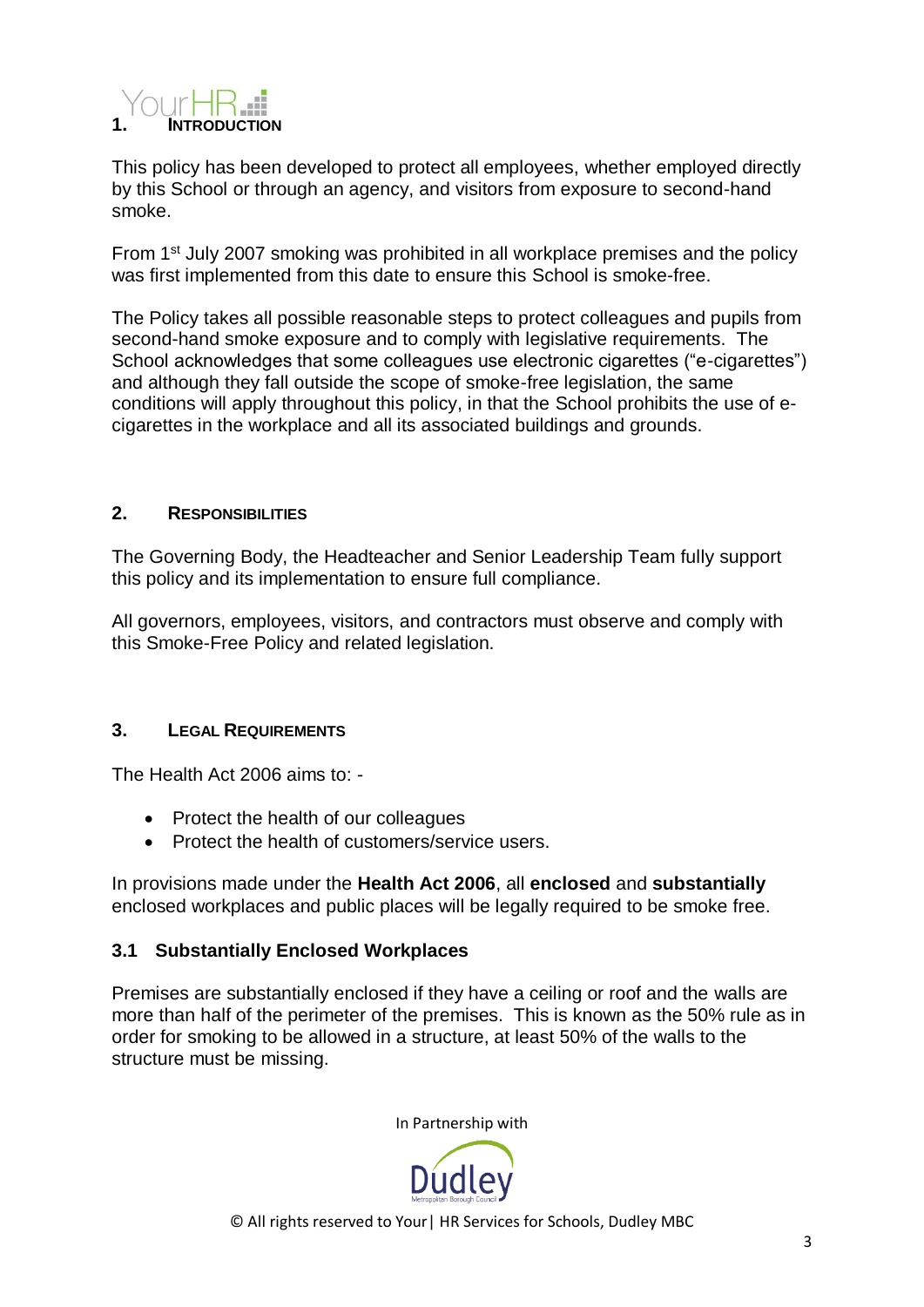This means that some outdoor buildings and car parks will be substantially enclosed and must be signed as smoke-free areas.

## <span id="page-3-0"></span>**3.2 No Smoking Signage**

There are legal requirements to display no smoking signs in or on any premises that are affected by a smoking ban, so that they can be read by people on the premises and approaching the premises. They must be obviously displayed and protected from tampering, damage, removal or concealment as it is an offence to smoke in a smoke free area.

Information is contained within the Smoke-Free (Signs) Regulations 2012 regarding the appropriate size of signage.

## <span id="page-3-1"></span>**3.3 External Smoking Areas**

Smoking in sheltered doorways that are substantially enclosed is illegal.

In addition to the legislation, this School, has determined that smoking near entrances or exits to this School, buildings, and in locations where smoke can enter buildings through open windows or ventilation systems will be prohibited.

There is no requirement under the legislation to provide an external smoking shelter.

## <span id="page-3-2"></span>**3.4 Home Visits**

People's homes are not covered by the legislation, whether they are private or social houses. Colleagues who must visit pupil's homes are at risk if they are visiting a smoker. If the person you are visiting is a smoker, please refer to **section 6.3** for support and guidance on what reasonable steps should be taken.

## <span id="page-3-3"></span>**3.5 Premises used by Children**

Under the legislation, all public premises used or visited by children must be smokefree. In addition to the legislation, in all schools where Dudley Council is the employer the employer has decided that the entire school grounds will be smokefree.

## <span id="page-3-4"></span>**3.6 Smoke-free Vehicles**

The law requires school owned vehicles to be smoke-free at all times, if they are used:

- To transport members of the public and/or pupils
- During paid or voluntary work by more than one person regardless of whether they are in the vehicle at the same time

All School vehicles will continue to be smoke-free. Smoke-Free vehicles will need to display a no-smoking symbol.

[www.revolutionforschools.dudley.gov.uk](http://www.revolutionforschools.dudley.gov.uk/) [Yourhr@dudley.gov.uk](mailto:Yourhr@dudley.gov.uk)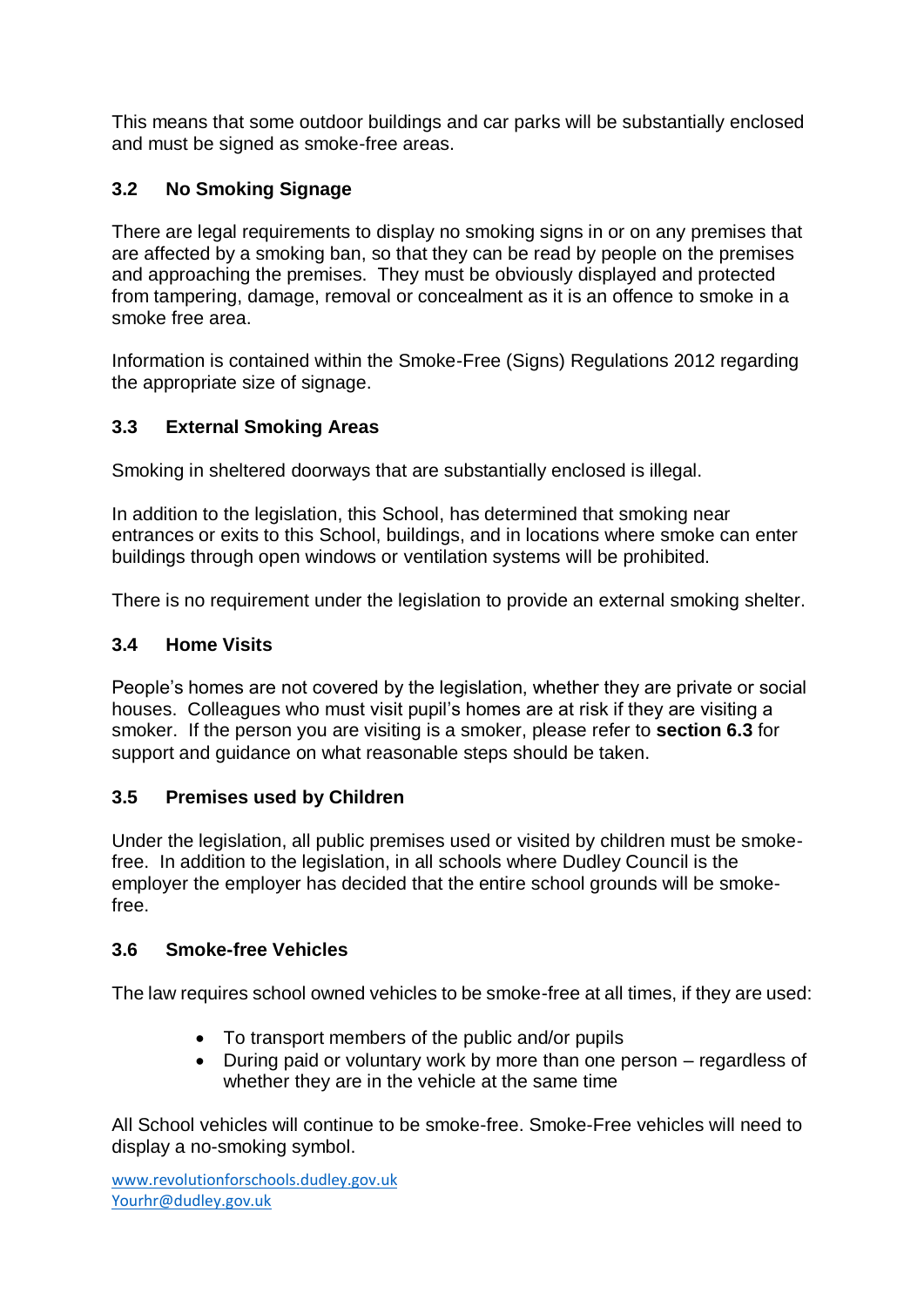

There is a requirement to observe, co-operate and comply with the School Smoke-Free Policy and legislation. Compliance will be encouraged and where necessary management should be informed of any breaches. Visitors should be made aware that there is a statutory duty not to allow smoking in our premises and vehicles.

### <span id="page-4-0"></span>**4. SMOKE BREAKS (UNPAID BREAKS)**

This School, **prohibits** its employees from taking smoke breaks during work time.

Colleagues who choose to smoke during unpaid breaks must still adhere to the requirements to be outside and away from entrances or exits to the School or where smoke can re-enter buildings through windows or ventilation systems.

## <span id="page-4-1"></span>**5. ELECTRONIC CIGARETTES**

E-cigarettes are battery-powered products that release a visible vapour containing liquid nicotine that is inhaled by the user. Although they fall outside the scope of smoke-free legislation, the School **prohibits** the use of e-cigarettes in the workplace and all school buildings/premises by governors, employees, visitors and members of the public and the conditions set out in this Policy will also be applied to the use of ecigarettes.

#### <span id="page-4-2"></span>**6. NON-COMPLIANCE**

In all situations, failure to comply with the law is a criminal offence. Individuals and organisations could be liable for a fixed penalty fine for smoking in no smoking premises/vehicles.

Under the legislation, **Appendix 1** provides further details of the fixed penalty notices and maximum fines to offences of non-compliance.

## <span id="page-4-3"></span>**6.1 Non-Compliance - Employees**

- Report incidents of non-compliance to a member of the Senior Leadership Team.
- If any person refuses to acknowledge the School Policy, the employee will be liable to disciplinary action in accordance with the School Disciplinary Policy and Procedures.
- The School should maintain a record of all such incidents and outcomes.

In Partnership with

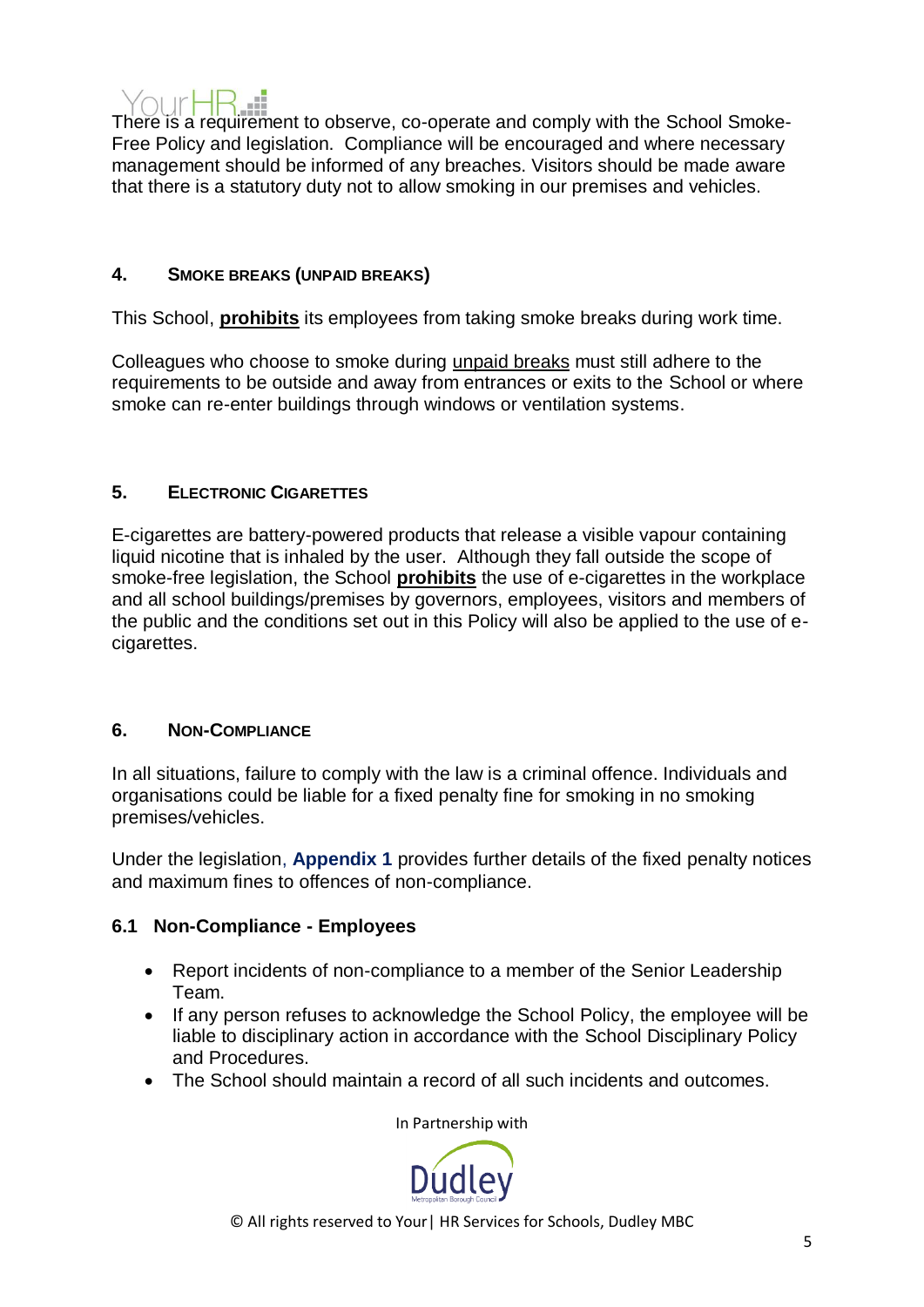## <span id="page-5-0"></span>**6.2 Non-Compliance – Visitors**

- Draw the person's attention to the No Smoking signs and remind them they are committing an offence and breaching policy, politely ask them to stop smoking.
- Advise the person that it is also an offence for you to allow anyone to smoke.
- Explain that the School is obliged to refuse service to visitor's if they continue to smoke (on School premises or in vehicles).
- If the visitor continues to smoke, they should be asked to leave the premises.
- Implement the normal anti-social/illegal behaviour procedure.
- Maintain a record of incidents and outcomes.
- It may be necessary to contact a senior member of staff to assist.

## **6.3 Dealing with Non-Compliance – Home Visits**

- Ask the service user (or their relatives/visitors) politely if they could refrain from smoking for the duration of the visit or if they could smoke in another room.
- If they continue, depending on whether this is Social/Private housing implement the normal anti-social/illegal behaviour procedure or exit the property.
- Maintain a record of incidents and outcomes.

## <span id="page-5-1"></span>**7. WORKPLACE SUPPORT -STOP SMOKING SERVICES**

**Solutions 4 Health** provides a wide range of services available across Dudley. If you need any help, advice or support you can call **Solutions 4 Health** on 01384 732402 or 0800 061 4962 to speak to a member of the team.

<span id="page-5-2"></span>Weekly supports sessions can be accessed through most GP practices, Pharmacists and evening clinics. To find out more please contact the Dudley Stop Smoking Service by visiting [Letsget.healthydudley@nhs.net](mailto:Letsget.healthydudley@nhs.net) for more information.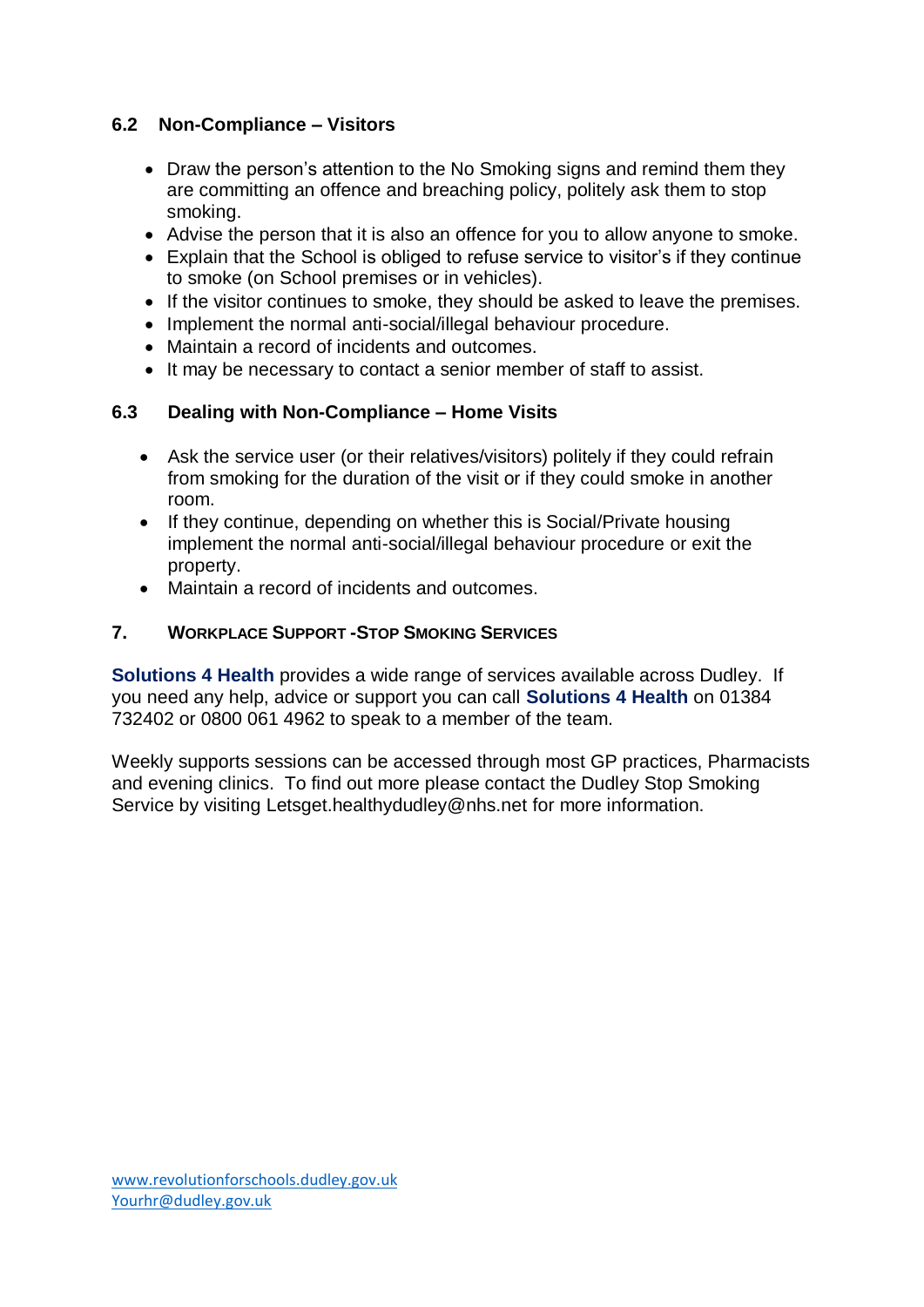

## **APPENDIX 1 - LEGAL IMPLICATIONS OF NON-COMPLIANCE (FIXED PENALTY NOTICES AND MAXIMUM FINES)**

**Smoking in smoke-free premises or vehicles:**

A Fixed Penalty Notice of £50 imposed on the person smoking. Or a maximum fine of £200 if prosecuted and convicted by a court. (Fixed penalty reduced to £30 if paid in 15 days).

#### **Failure to display no-smoking signs:**

A Fixed Penalty Notice of £200 on whoever manages or occupies the smoke-free premises or vehicle. Or a maximum fine of £1000 if prosecuted and convicted by a court. (Fixed penalty reduced to £150 if paid in 15 days).

#### **Failure to prevent smoking in a smoke-free place:**

A maximum fine of £2,500 imposed on whoever manages or controls the smoke-free premises or vehicle if prosecuted and convicted by a court. There is no fixed penalty notice for this offence.

#### **Sales of Tobacco Products:**

It is a criminal offence for anyone to sell, transport or possess illegal tobacco products. Illegal tobacco can either be smuggled (bought outside the UK and resold) or counterfeit (illegally manufactured to look like UK brands).

The selling/storing and dealing in any way of illegal cigarettes and tobacco on School/ Academy [*delete as appropriate*] premises will not be tolerated. We will fully co-operate with the Law Enforcement Agencies, such as HM Revenue & Customs, in their investigations. Any such conduct will be considered as Gross Misconduct in accordance with our Disciplinary Policy and Procedures.

Penalties for such offences may also include imprisonment and/or fines of up to £5,000 applying to individuals as well as managers knowingly allowing their premises to be used for such purposes.

#### **Littering Offences**

Employees are reminded that the discarding of cigarette ends other than in a litter bin or suitable receptacle constitutes a littering offence and fines of £80.00 may be levied on the offender by the Council or fines up to £2,500 by the Magistrates Court.

In Partnership with

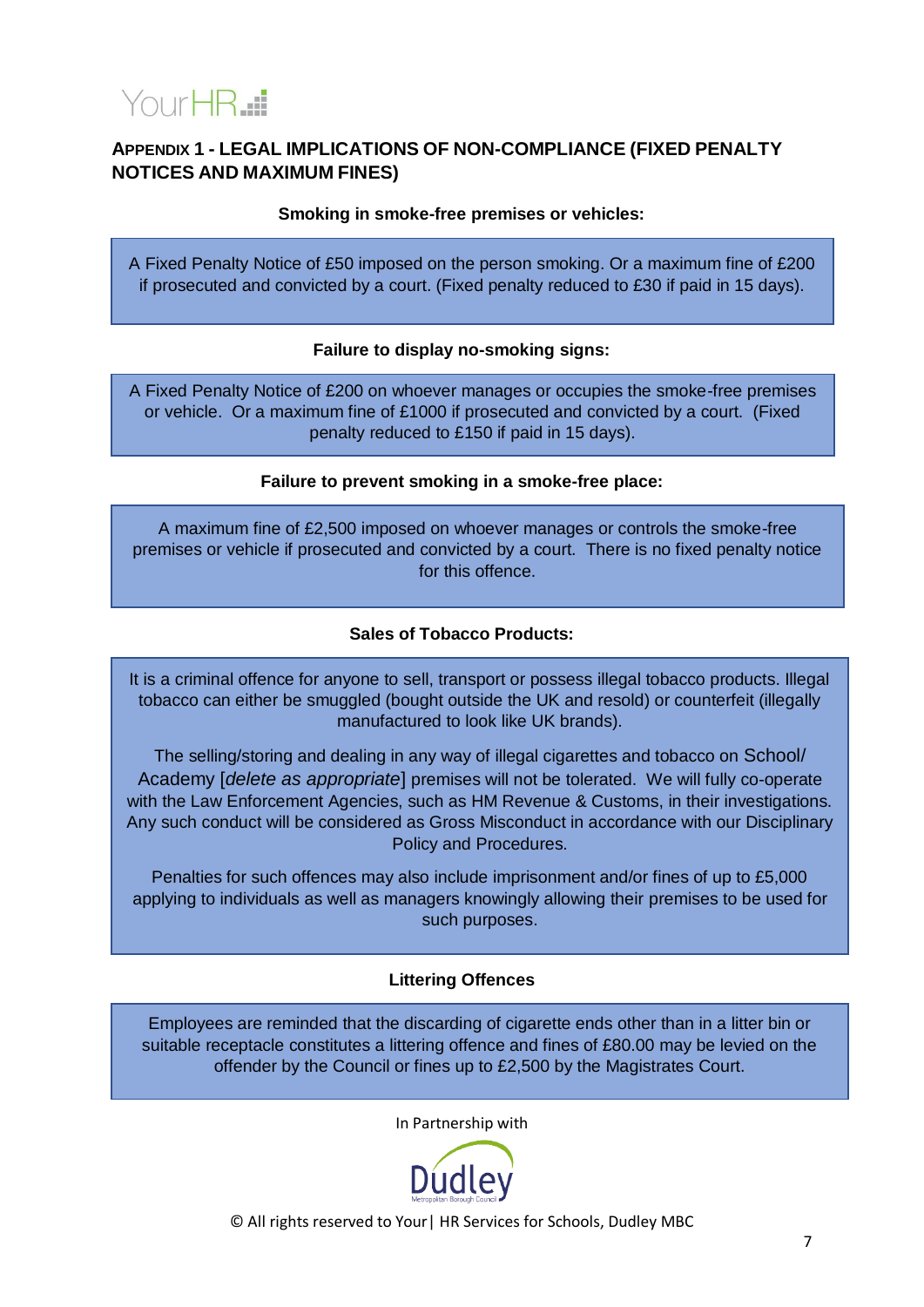<span id="page-7-0"></span>

| <b>DOCUMENT ADMINISTRATION</b> |                                                             |  |  |  |  |  |
|--------------------------------|-------------------------------------------------------------|--|--|--|--|--|
| <b>Name of Document</b>        | Smoke Free Policy & Procedure                               |  |  |  |  |  |
| <b>Applicable to</b>           | Services provided to schools by Your HR Support for Schools |  |  |  |  |  |
| <b>Version number</b>          | V <sub>1</sub>                                              |  |  |  |  |  |
| <b>Document Number</b>         | <b>TSHR SFP-0221 v1</b>                                     |  |  |  |  |  |
| <b>Status of Document</b>      | Your   HR Support for Schools                               |  |  |  |  |  |
| <b>With effect from Date</b>   | February 2021                                               |  |  |  |  |  |
| <b>Template provided by</b>    | Your   HR Support for Schools                               |  |  |  |  |  |
| <b>Date of Review</b>          | February 2024                                               |  |  |  |  |  |
| <b>Applies to:</b>             | □ All (services provided by Your   HR Advisory for Schools, |  |  |  |  |  |
| (Tick School type)             | DMBC)                                                       |  |  |  |  |  |
|                                | $\Box$ Voluntary Controlled                                 |  |  |  |  |  |
|                                | $\boxtimes$ Community                                       |  |  |  |  |  |
|                                | □ Voluntary Aided                                           |  |  |  |  |  |
|                                | $\Box$ Academies                                            |  |  |  |  |  |
|                                | $\Box$ Maintained                                           |  |  |  |  |  |
|                                | $\Box$ Pupil referral units                                 |  |  |  |  |  |
|                                | $\Box$ Foundation                                           |  |  |  |  |  |
| <b>Contact</b>                 | Victoria Kelly, Headteacher                                 |  |  |  |  |  |

| Amendment and summary of changes with revised<br>document number                                                                                                                                                                                                                                                                          | <b>Date</b>   | <b>Amended by</b>   |
|-------------------------------------------------------------------------------------------------------------------------------------------------------------------------------------------------------------------------------------------------------------------------------------------------------------------------------------------|---------------|---------------------|
| Revisions to the provision of Stop Smoking<br>$\bullet$<br>support/services contact details;<br>Inclusion of the option for Academy Schools<br>$\bullet$<br>to adopt the Dudley Policy;<br>Penalty Fines moved to Appendices'.<br>$\bullet$<br>Policy is now "Accessibility" Compliant,<br>$\bullet$<br>including the removal of diagrams | February 2021 | <b>Alison Birch</b> |
|                                                                                                                                                                                                                                                                                                                                           |               |                     |
|                                                                                                                                                                                                                                                                                                                                           |               |                     |
|                                                                                                                                                                                                                                                                                                                                           |               |                     |
|                                                                                                                                                                                                                                                                                                                                           |               |                     |
|                                                                                                                                                                                                                                                                                                                                           |               |                     |
|                                                                                                                                                                                                                                                                                                                                           |               |                     |
|                                                                                                                                                                                                                                                                                                                                           |               |                     |
|                                                                                                                                                                                                                                                                                                                                           |               |                     |